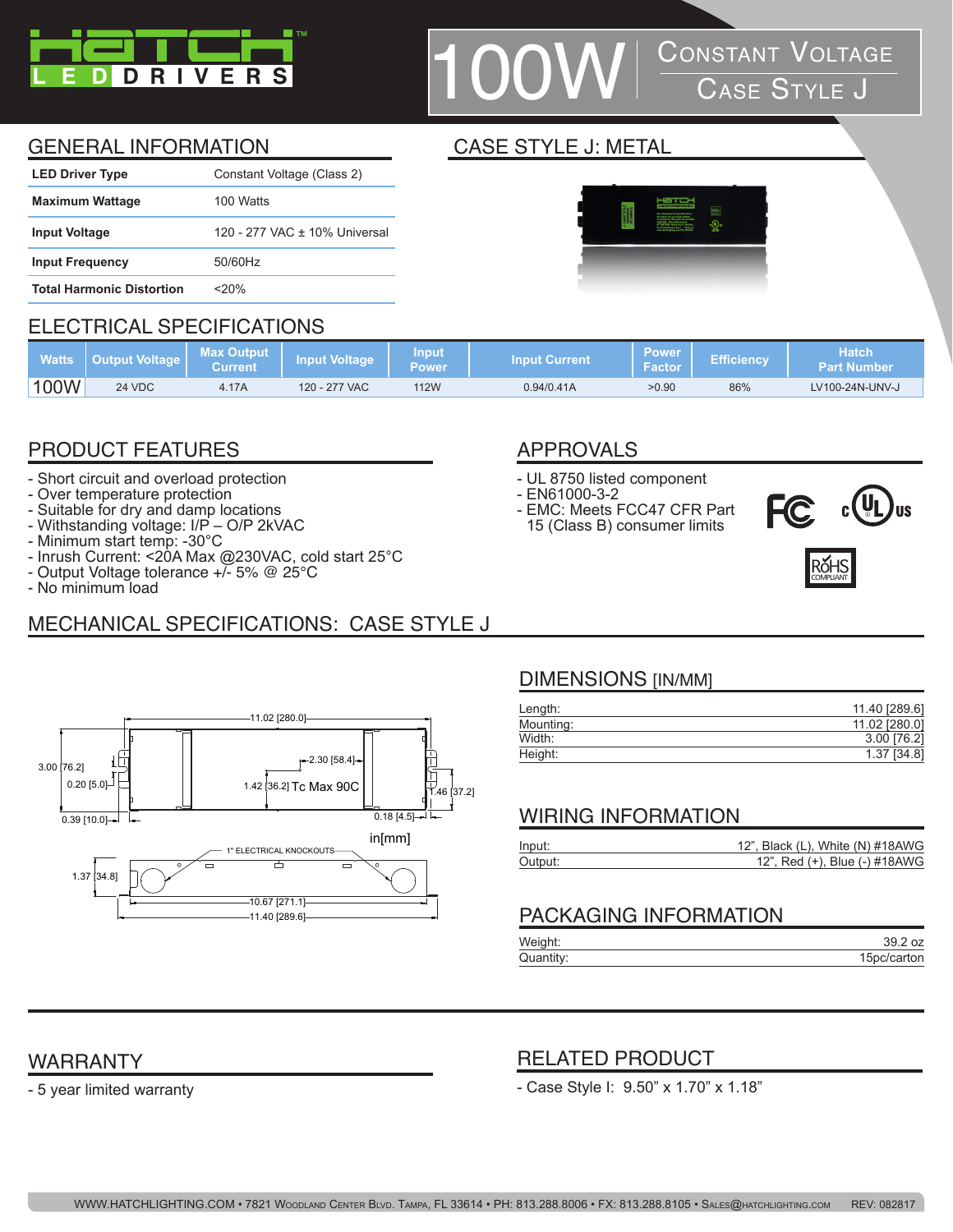

# W CONSTANT VOLTAGE

### GENERAL INFORMATION CASE STYLE J: METAL

| <b>LED Driver Type</b>           | Constant Voltage (Class 2)    |
|----------------------------------|-------------------------------|
| <b>Maximum Wattage</b>           | 100 Watts                     |
| <b>Input Voltage</b>             | 120 - 277 VAC + 10% Universal |
| <b>Input Frequency</b>           | 50/60Hz                       |
| <b>Total Harmonic Distortion</b> | $<$ 20%                       |



### PERFORMANCE CURVES





Efficiency and PF measured at 25°C. Measurements made on model LV100-24N-UNV-J.